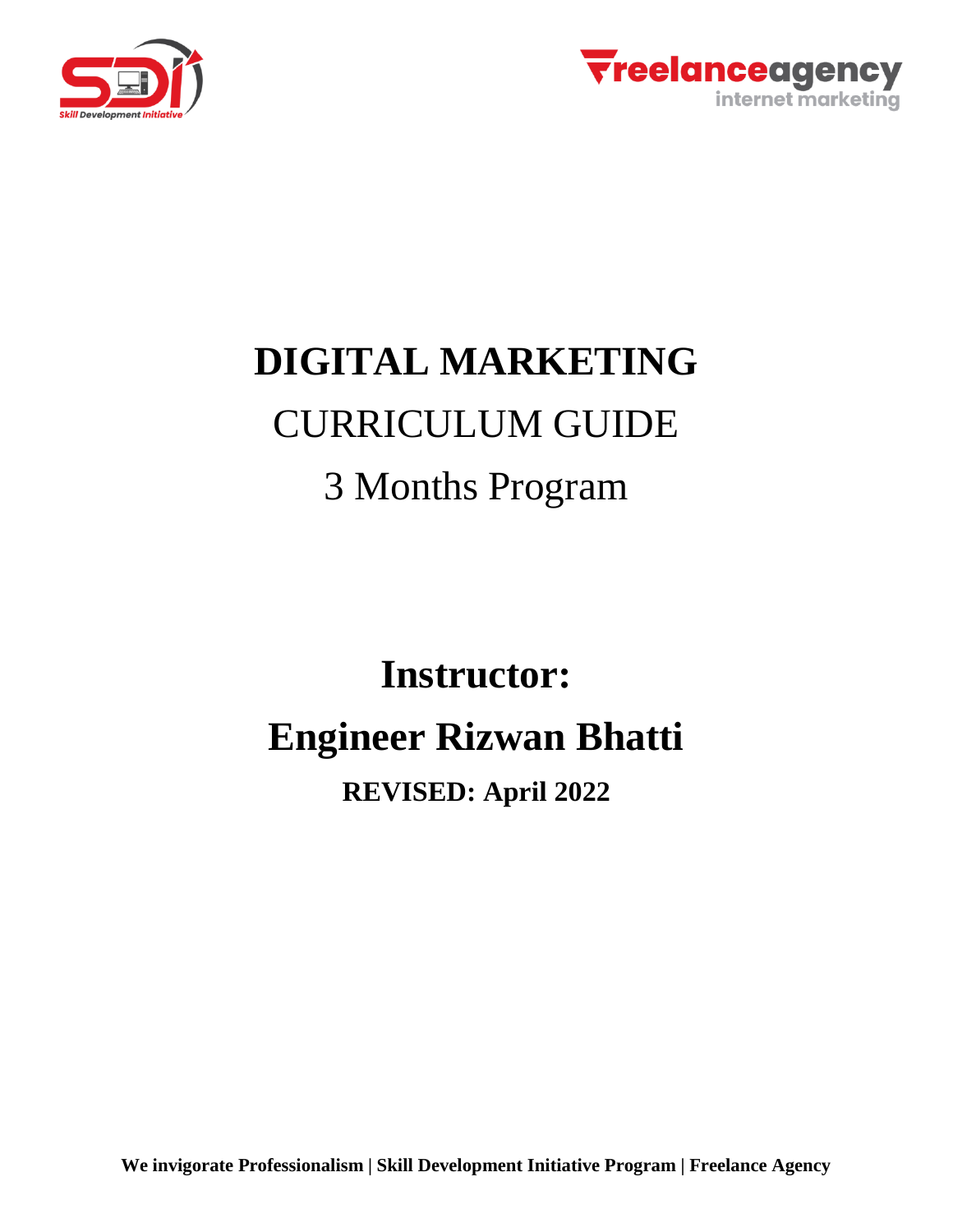



#### **Course Description – Digital Marketing**

Any marketing that uses electronic devices and can be used by marketing specialists to convey promotional messaging and measure its impact through your customer journey. In practice, digital marketing typically refers to marketing campaigns that appear on a computer, phone, tablet, or other device. It can take many forms, including online video, display ads, search engine marketing, paid social ads and social media posts. Digital marketing is often compared to "traditional marketing" such as magazine ads, billboards, and direct mail. Oddly, television is usually lumped in with traditional marketing.

Digital marketing, also called online marketing, is the promotion of brands to connect with potential customers using the internet and other forms of digital communication. This includes not only email, social media, and web-based advertising, but also text and multimedia messages as a marketing channel.

Essentially, if a marketing campaign involves digital communication, it's digital marketing.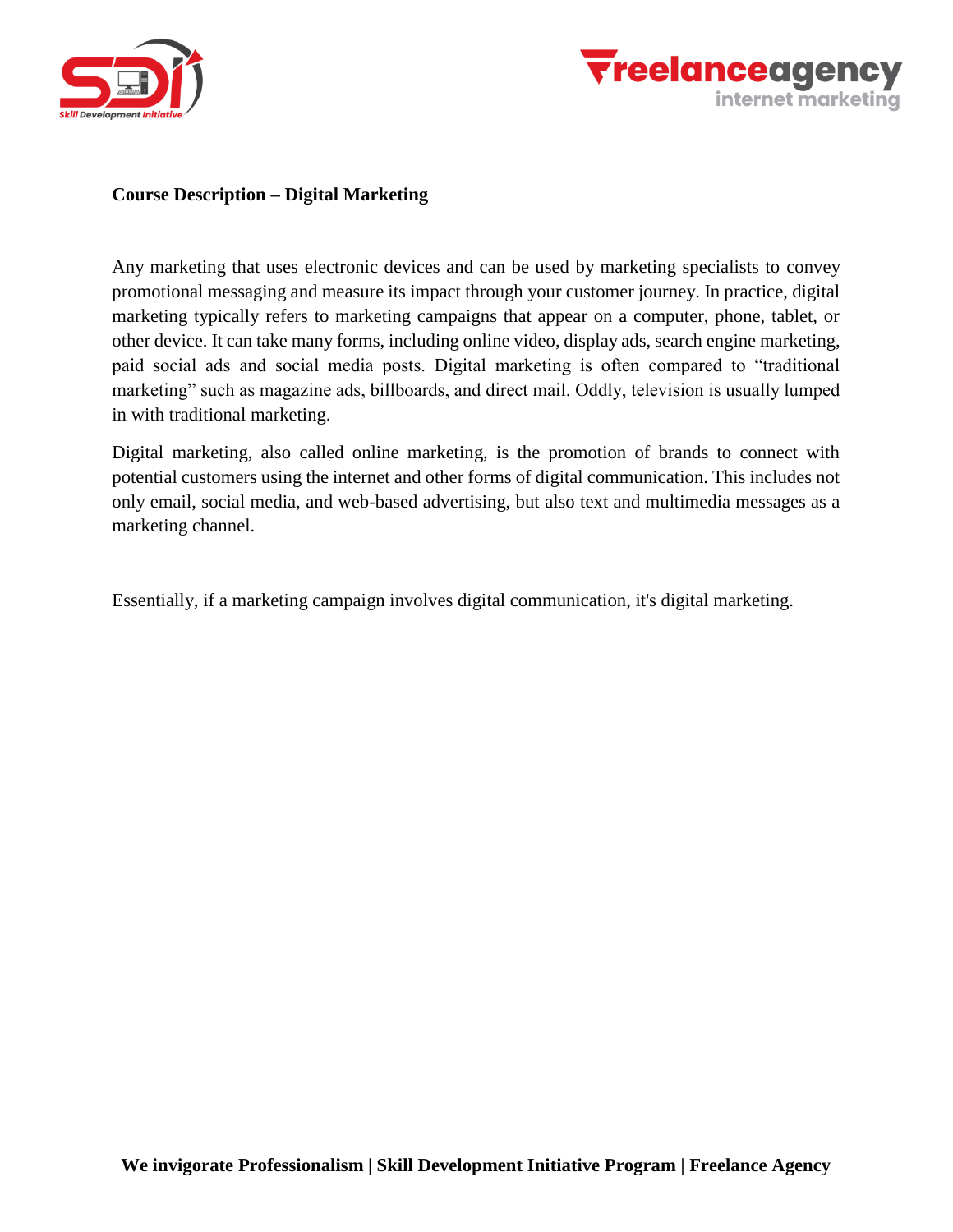



# **PROGRAM IS BEST SUITED FOR**

- Entrepreneurs
- College Students
- Marketing Professionals
- Job Seekers

# **WHY YOU SHOULD LEARN DIGITAL MARKETING?**

- PWC has forecasted that digital advertising will reach a whopping \$240 billion in 2019, increasing from \$135 billion in 2029.
- Top MNC'S & new age startups in Pakistan looking for experts in digital marketing. Small Businesses also in the queue.
- Digital marketing opens door to Self- employment, freelancing, YouTube creator club & blogging.
- Job profiles after one course- SEO, Social Media Manager, Digital Marketing Analyst etc.

### **SALIENT FEATURES**

- It's an Experienced Marketers initiative.
- Practical Training with Live Projects.
- Certificate as Proof of Training
- Weekly Assignments
- $\bullet$  24 x 7 Support
- Placement Assistance

#### **COURSE SCHEDULE**

- 3 Months course (2 Month Trainings and 1 Month professional work)
- 40 Minutes Lecture
- $\bullet$  10 Min Q/A session
- 1 Practice hour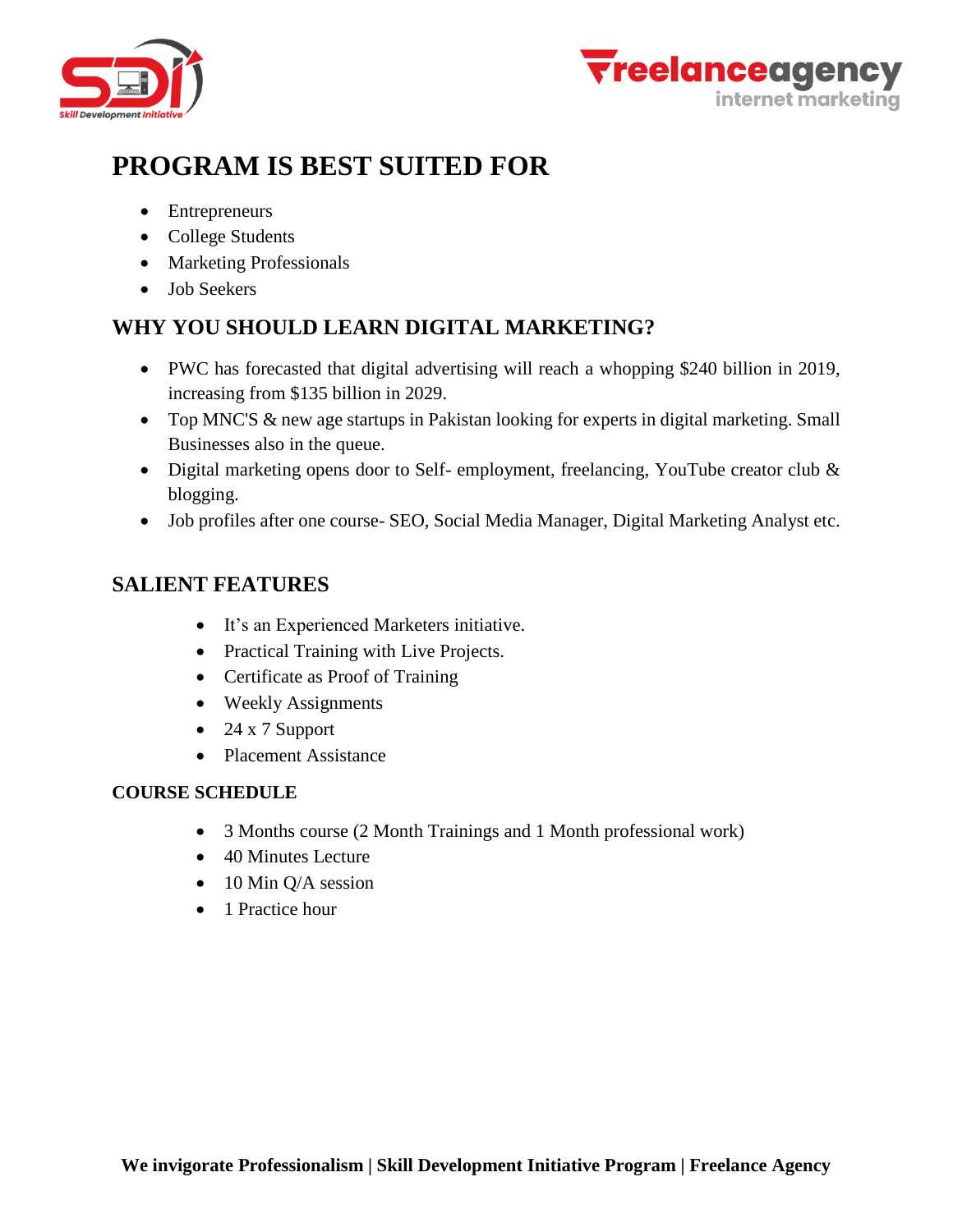



# **COURSE INCLUDES:**

- Digital Marketing Introduction
- Digital Marketing Vs. Traditional Marketing
- Website Planning Process
- Search Engine Optimization
- Social Media Marketing
- Google Analytics
- Google AdWords & Online
- Display Advertising
- Email Marketing
- Content Marketing
- App Store Optimization
- Affiliate Marketing
- Blogging & Freelancing to Make Money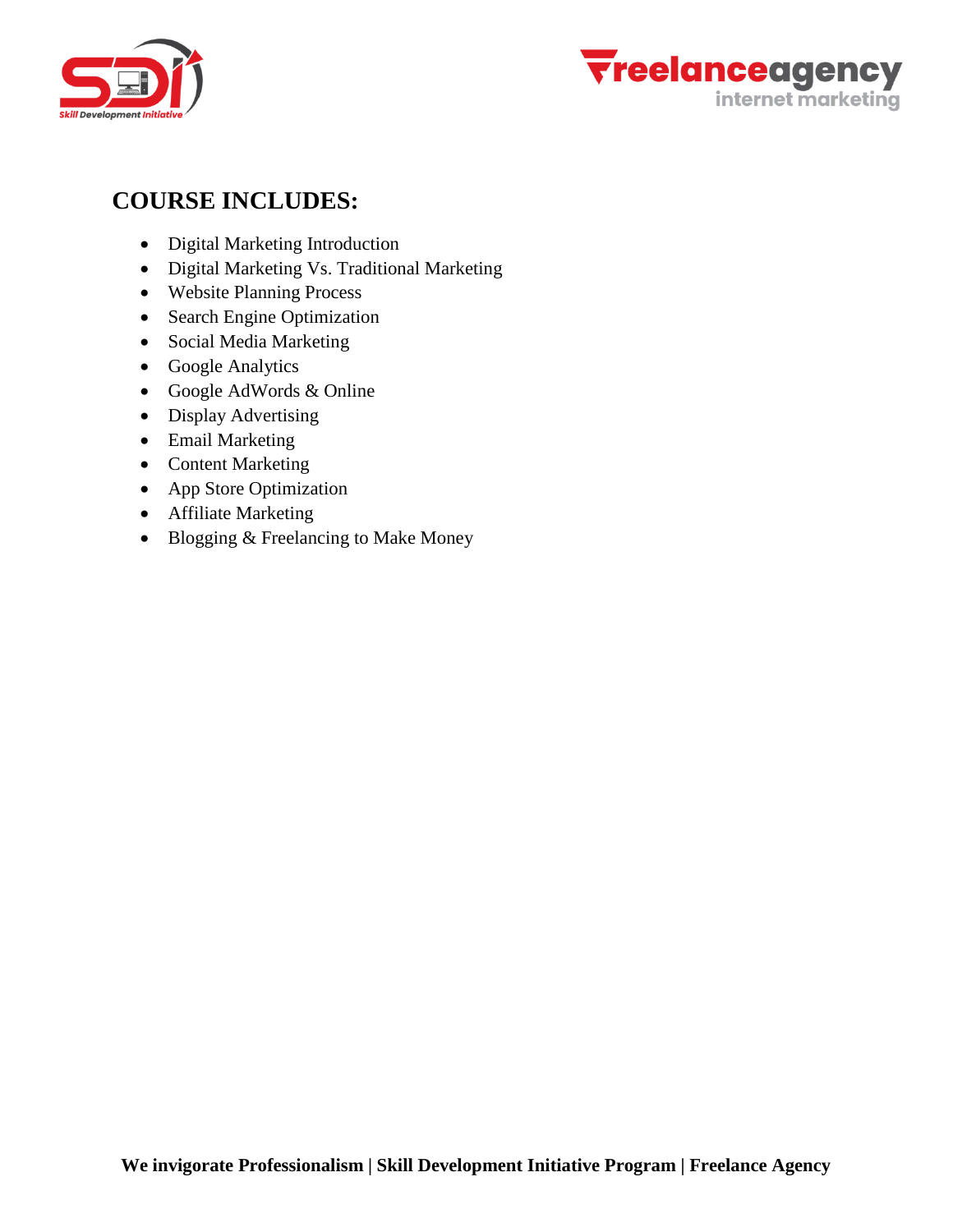



# **DIGITAL MARKETING INTRODUCTION**

Students will learn about:

- What is marketing?
- What is Digital Marketing?
- Understanding Marketing Process
- Understanding Digital Marketing Process
- Increasing Visibility, What is visibility?
- Types of visibility, Examples of visibility
- Visitors Engagement, What is engagement?, Why it is important Examples of engagement
- Bringing Targeted Traffic
- Inbound and outbound marketing
- Converting Traffic into Leads, Types of Conversion,
- Understanding Conversion Process Tools Needed

# **DIGITAL MARKETING VS. TRADITIONAL MARKETING**

Students will learn about:

- What's the difference between digital marketing and traditional
- Marketing, and why does it matter?
- Benefits of Traditional Marketing
- The Downside to Traditional Marketing
- Benefits of Digital Marketing
- Why Digital Marketing wins over traditional Marketing?
- Tools of Digital Marketing
- How We Use Both Digital & Traditional Marketing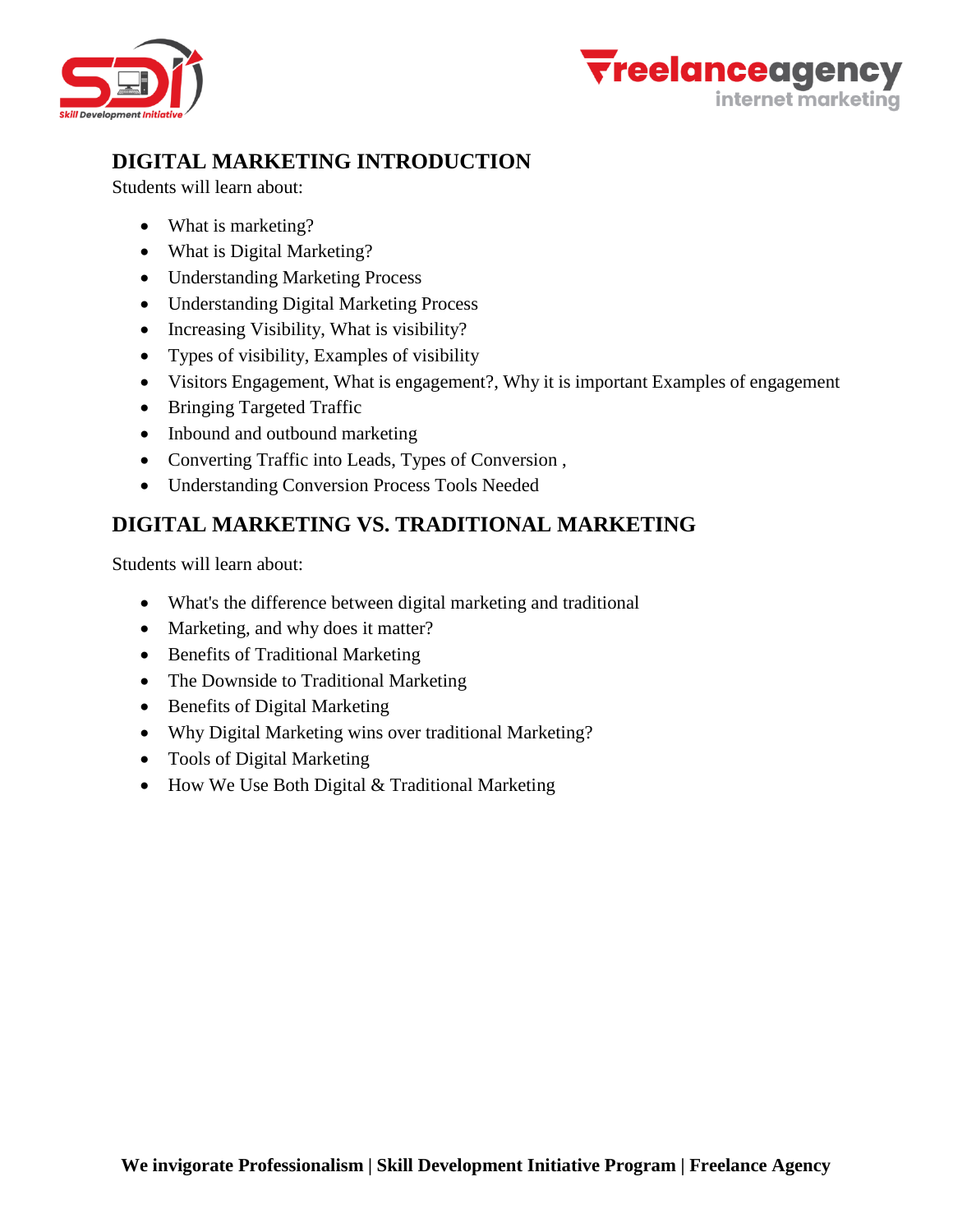



# **WEBSITE PLANNING PROCESS**

Students will learn about:

- What is Internet?
- Understanding domain names & domain extensions
- Different types of websites
- Based on functionality
- Based on purpose
- Planning & Conceptualizing a Website
- $\bullet$  Booking a domain name & web hosting
- Adding domain name to web Server
- Adding webpages & content
- Adding Plugins
- Building website using CMS in Class
- Identifying objective of website
- Deciding on number of pages required
- Planning for engagement options
- Landing Pages & Optimization
- Creating blueprint of every webpage
- Best & Worst Examples

#### **SEARCH ENGINE OPTIMIZATION**

- Understand Search Engines & Google
- What is SEO?
- Introduction to SERP
- What are search engines?
- How search engines work
- Major functions of a search engine
- What are keywords?
- Different types of keywords
- Google keyword planner tool
- Keywords research process
- Understanding keywords mix
- Long Tail Keywords
- Google Search Tips & Hacks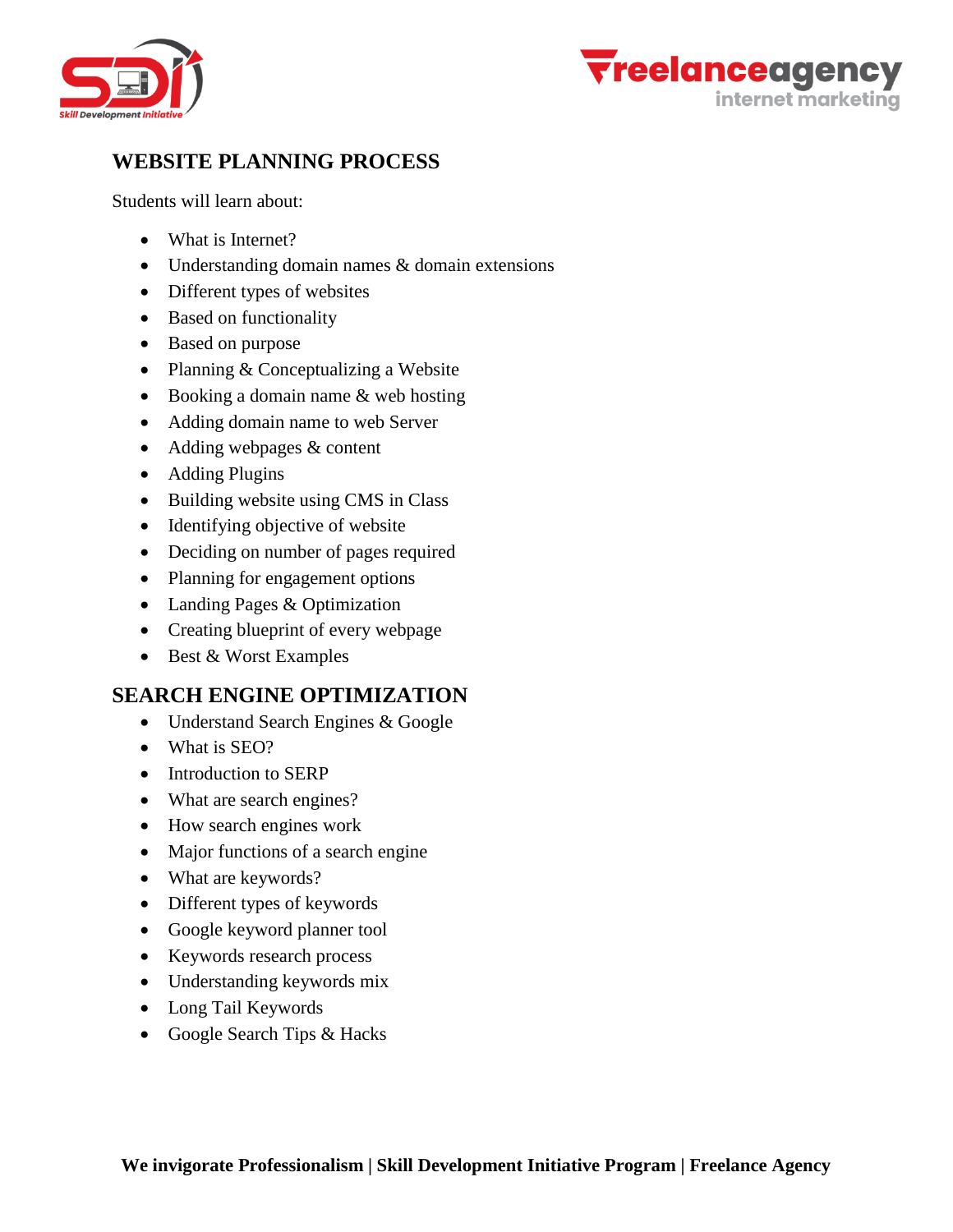



#### **On-Page SEO**

- Keyword Research with Google Keyword Planner.
- $\bullet$  What is the difference between keywords stuffing & KW PLACEMENT?
- How to Select a Domain Name?
- Page Naming {URL Structuring} and Folder Naming
- Image Naming, Image Title and ALT Tags Creation
- What are Meta Tags, Description. Robots, Keywords, Author Redirection Tags Headings Tags {H1 to H6}
- What is Content Writing?
- SEO Friendly Content Writing {Insert keywords in content}
- Anchor Text, Link Title
- Internal linking
- Robots.txt file use and creation
- HTML Sitemap creation
- XML Site Map Creation
- Site Tracking Tools (Google Webmaster
- Tool, Google Analytics Tool)
- Why is Alexa?
- Alexa Integration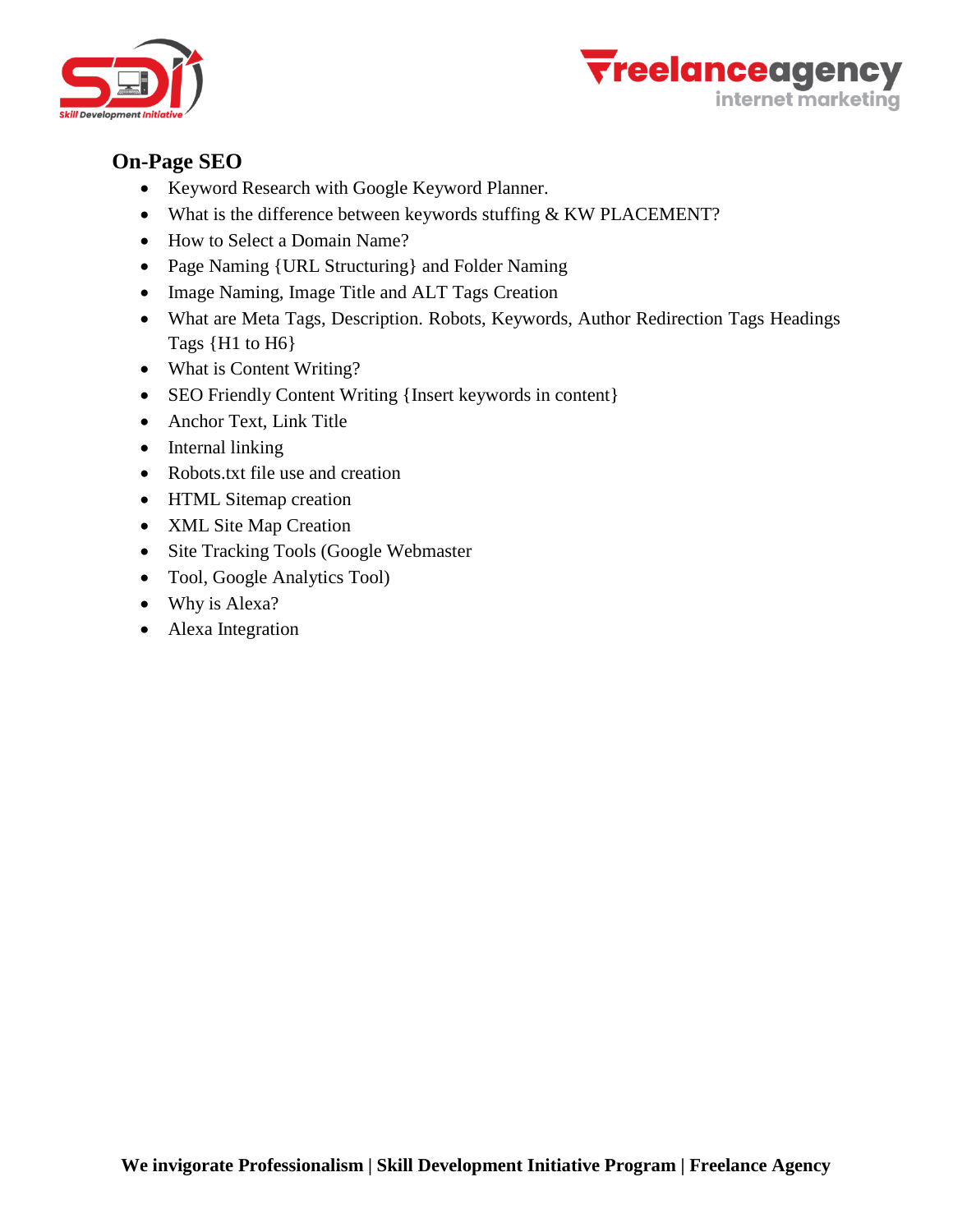



#### **Off-Page SEO**

- What is OFF-Page Optimization?
- What are Backlinks?
- Why Backlinks are Important?
- How to Get Backlinks?
- Difference Between Do-Follow and
- No-Follow Backlinks
- What is Google Page Rank?
- How to Increase Page Rank?
- Search Engine Submissions
- Directory Submissions
- Article Writing and submissions
- Press Release writing and submissions
- Blog Posting and comment writing
- Classifieds posting
- Forum Posting
- Business Listing
- Social Bookmarking
- Social Networking
- RSS Feeds
- Do's and Dont's of link building
- Easy link acquisition techniques
- Domain Authority & How to Increase

#### **LOCAL SEO & SEO PROJECT ESSENTIALS**

- What is Local SEO?
- Google places optimization
- Classified submissions
- Citation
- $\bullet$  NAP
- Top tools for SEO
- Monitoring SEO process
- Preparing SEO reports
- How to create SEO Strategy for your business
- What is link juice?
- Importance of domain and page authority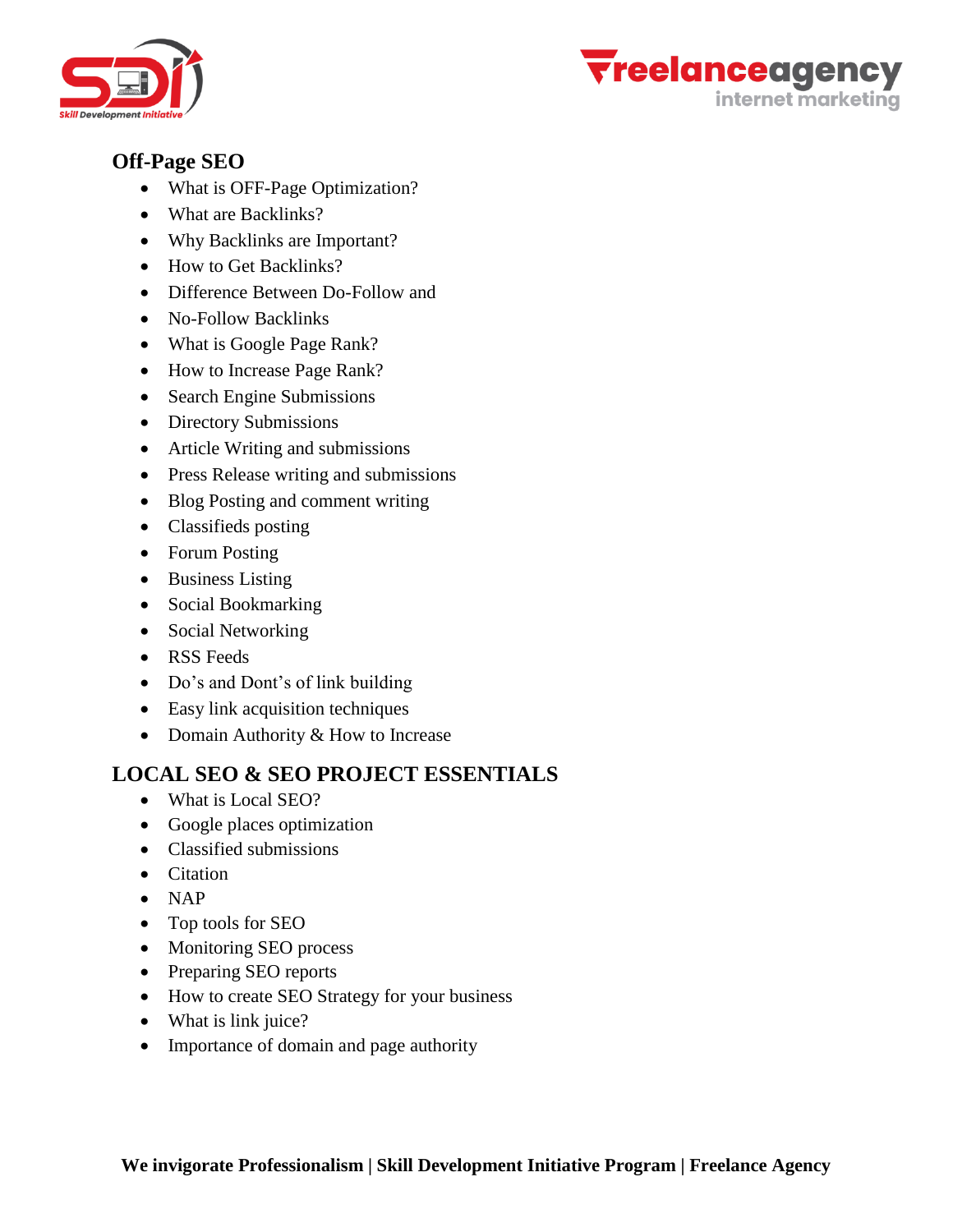



# **SOCIAL MEDIA MARKETING**

- What is Social Media?
- Understanding the existing Social Media
- Paradigms & psychology
- How social media marketing is different than others
- Forms of Internet marketing
- Facebook marketing
- Understanding Facebook marketing
- Practical session 1
- Creating Facebook page
- Uploading contacts for invitation
- Exercise on fan page wall posting
- Increasing fans on fan page
- How to do marketing on fan page (with examples)
- Fan engagement
- Important apps to do fan page marketing
- Facebook advertising
- Types of Facebook advertising
- Best practices for Facebook advertising
- Understanding Facebook best practices
- Understanding edgerank and art of engagement
- Practical Session 2
- Creating Facebook advertising campaign
- Targeting in ad campaign
- Payment module- CPC vs CPM vs CPA
- Setting up conversion tracking
- Using power editor tool for adv.
- Advanced Facebook advertising using tools like Qwaya
- Linkedin Marketing
- What is LinkedIn?
- Understanding LinkedIn
- Company profile vs Individual profiles
- Understanding Linkedin groups
- How to do marketing on LinkedIn groups
- Linkedin advertising  $&$  it's best practices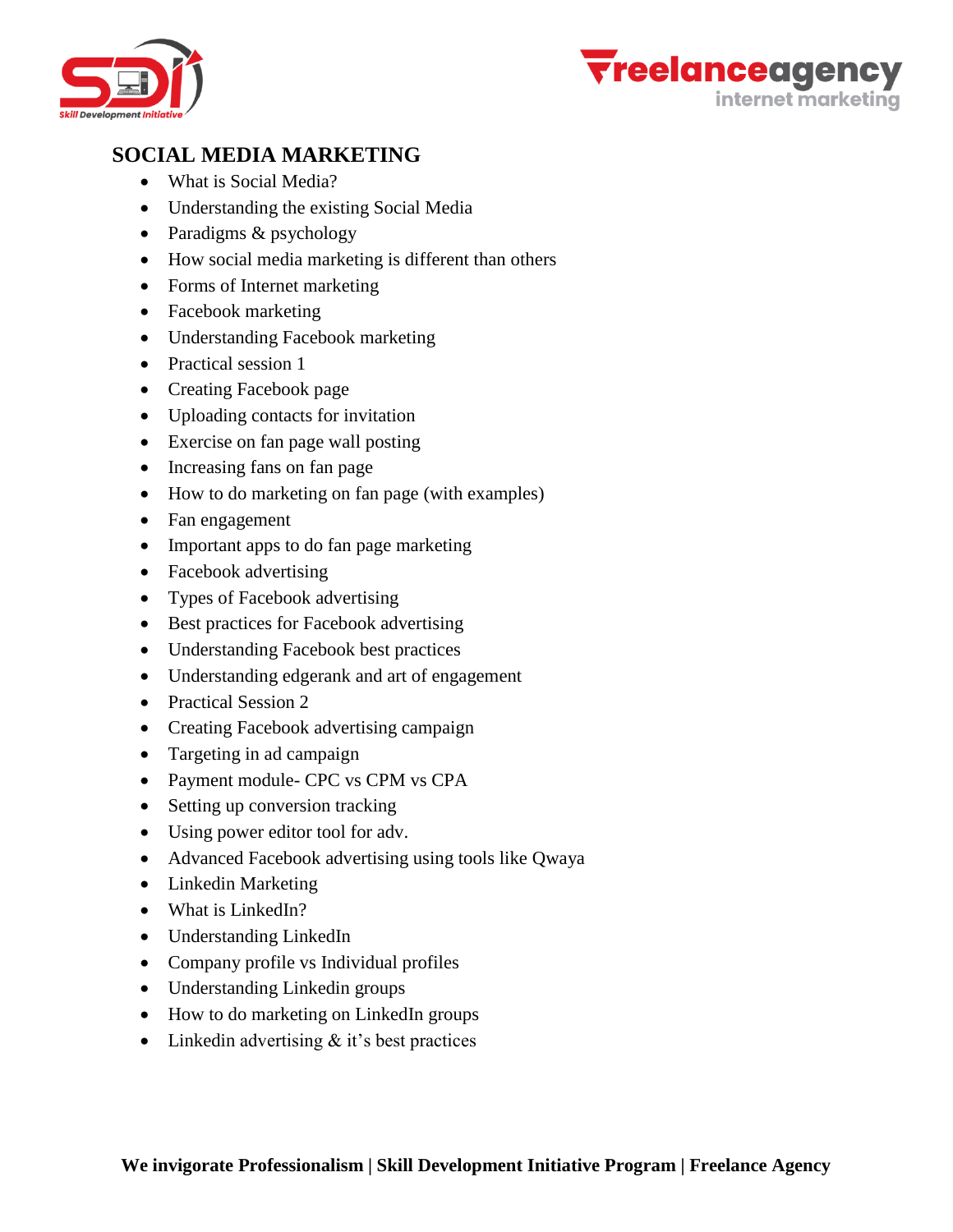



- Increasing ROI from LinkedIn ads
- Linkedin publishing
- Company pages
- Adv on linkedIn
- Display vs text
- Twitter Marketing
- Understanding Twitter
- Tools to listen & measure Influence on
- Twitter: TweetDeck, Klout, PeerIndex
- How to do marketing on Twitter
- Black hat techniques of twitter marketing
- Advertising on Twitter
- Creating campaigns
- Types of ads
- Tools for twitter marketing
- Twitter Advertising
- Twitter Cards
- Video Marketing
- Understanding Video Campaign
- Creating 1st Video Campaign
- Importance of video marketing
- Benefits of video marketing
- Uploading videos on video marketing
- websites
- Using youtube for business
- Developing youtube video marketing
- Strategy
- Bringing visitors from youtube videos to
- your website
- Creating Video AD groups
- Targeting Options
- Understanding Bid Strategy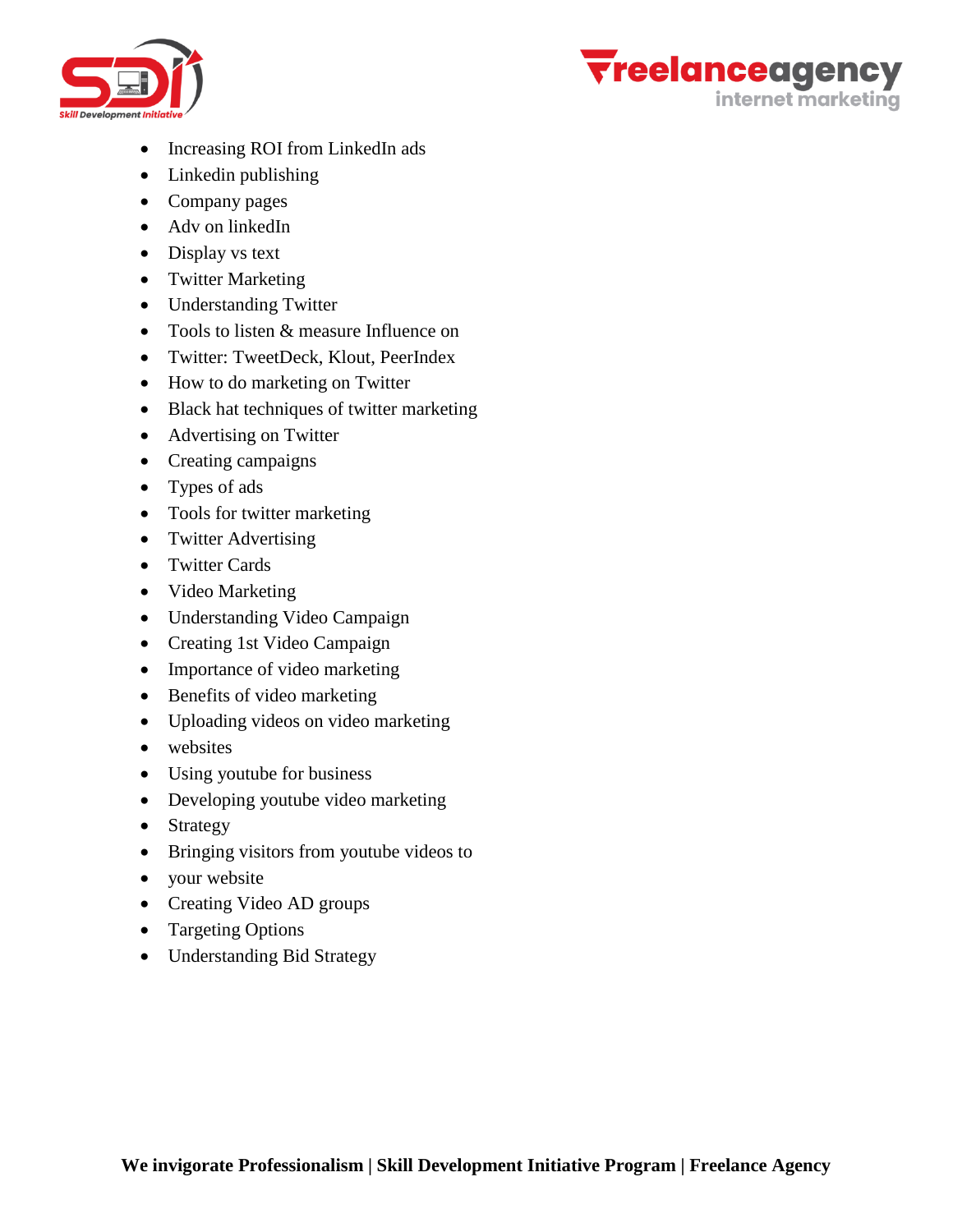



# **GOOGLE ANALYTICS**

- Introduction to Google Analytics
- How Google analytics works
- Understanding Google analytics account structure
- Understanding Google analytics insights
- Understanding cookie tracking
- Types of cookie tracking used by Google analytics
- Starting with Google analytics
- How to set up analytics account
- How to add analytics code in website
- Understanding goals and conversions
- How to setup goals
- Understanding different types of goals
- Understanding bounce & bounce rate
- Difference between exit rate & bounce rate
- How to reduce bounce rate
- How to set up funnels in goals
- Importance of funnels
- How to integrate adwords and analytics account
- $\bullet$  Benefits of integrating adwords  $\&$  analytics
- Measuring performance of marketing campaigns via Google analytics
- What is link tagging
- How to set up link tagging
- Understanding filters & segments
- $\bullet$  How to set up filters & segments
- How to view customized reports
- Monitoring traffic sources
- Monitoring traffic behavior
- Taking corrective actions if required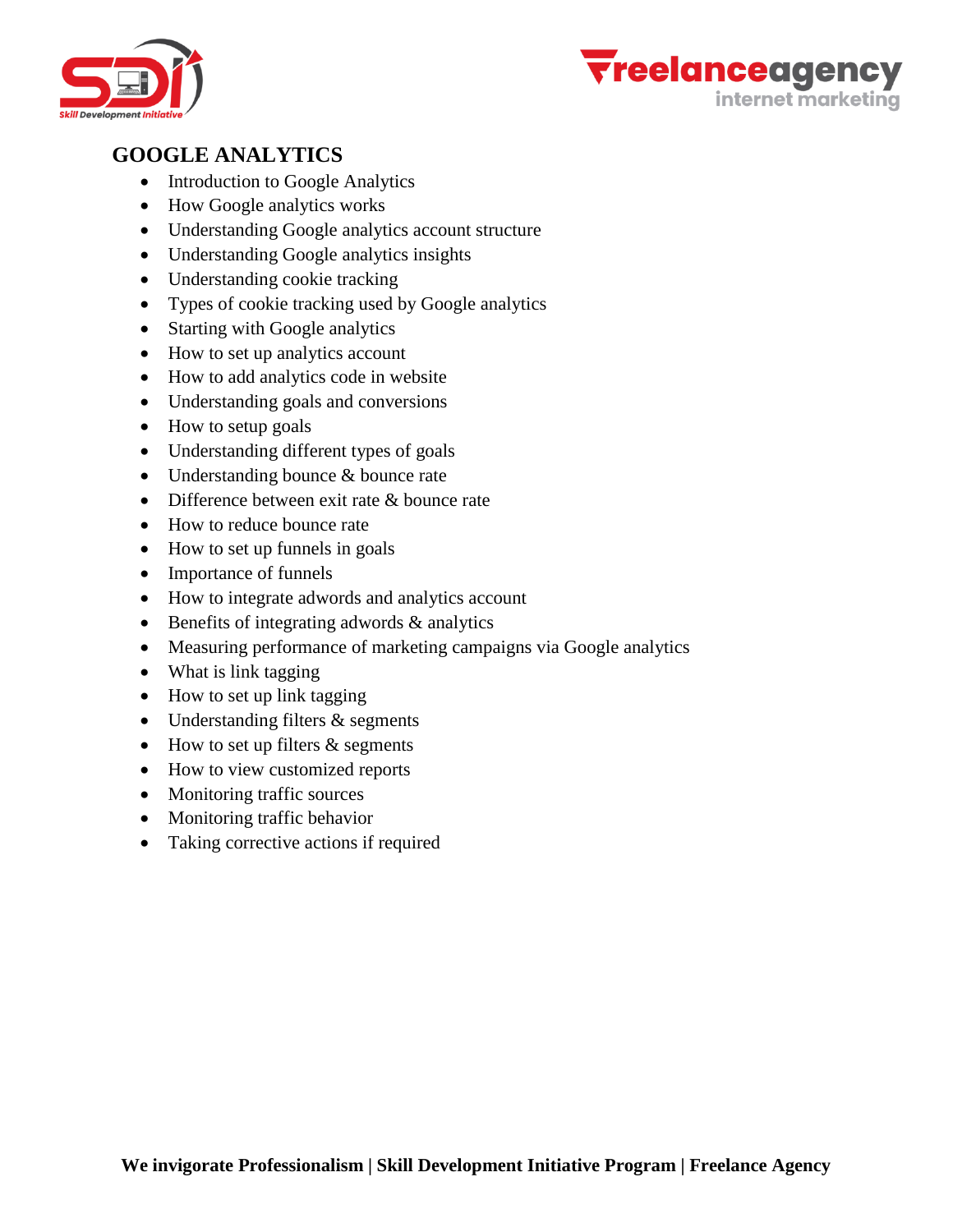



## **EMAIL MARKETING**

- What is email marketing?
- How email works?
- Challenges faced in sending bulk emails
- How to overcome these challenges?
- Types of email marketing- Opt-in & bulk emailing
- What is opt-in email marketing?
- Setting up email marketing account
- Best platforms to do opt-in email marketing
- Setting up lists & web form
- Creating a broadcast email
- What are auto responders?
- Setting up auto responders
- How to do bulk emailing?
- Best practices to send bulk emails
- Tricks to land in inbox instead of spam folder
- Top email marketing software's  $\&$  a glimpse of how to use them
- Improving ROI with A/B testing

#### **LEAD GENERATION FOR BUSINESS**

- Understanding lead generation for business
- Why lead generation is important?
- Understanding landing pages
- Understanding thank-you page
- Landing page vs website
- Best practices to create a landing page
- Best practices to create a thank-you page
- Practical exercise-creating a landing page
- Types of landing pages
- Reviewing landing pages created by trainees
- What is A/B testing?
- How to do A/B testing
- Selecting landing pages after A/B testing
- Converting leads into sales
- Creating lead nurturing strategy
- Understanding lead funnel
- Steps in leads nurturing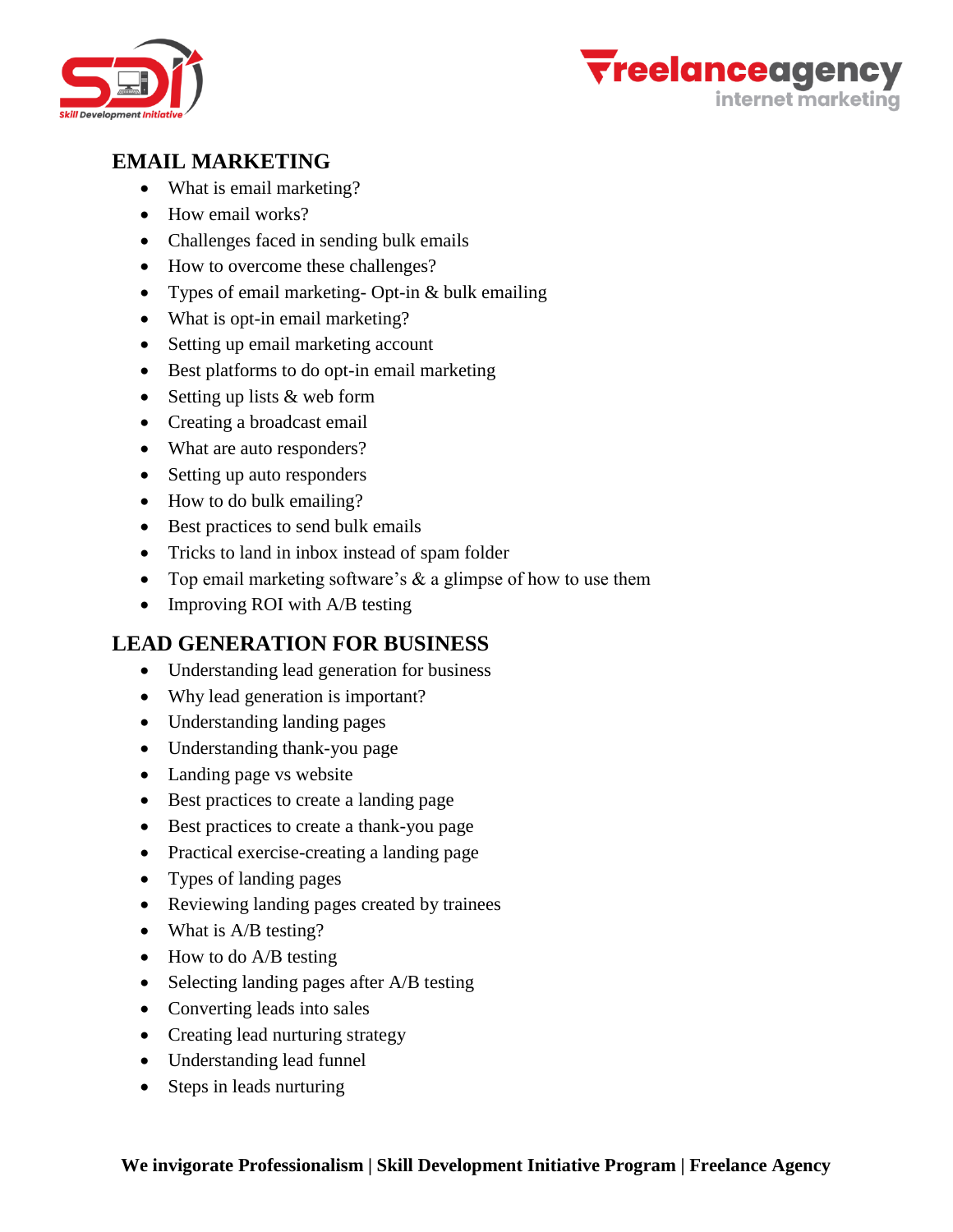



# **CONTENT MARKETING**

- What is Content Marketing?
- Introduction to content marketing
- Objective of content marketing
- Content marketing 7 step strategy building process
- 18 types of content with examples
- How to write great compelling content
- Keyword research for content ideas
- Optimizing content for search engines
- Discussing authority blog
- Steps towards developing authority blog
- Ways to monetizing authority blog
- How to market your content?
- Debate- Doesn't great content just spread by itself
- Understanding second customer
- Importance of second customer
- How to increase second customer
- Understanding online influencers
- 10 ways to connect with online influencers
- 35 unique ways to write magnetic headlines
- 180 examples of magnetic headlines
- How to increase opt-in email list with content marketing with examples
- Case study on content marketing

#### **AFFILIATE MARKETING**

- What is affiliate marketing?
- 3 A's of affiliate marketing
- How people make millions of dollar in affiliate marketing?
- Affiliate marketing history
- Changes in affiliate marketing industry over the year
- Affiliate marketing scenario in Pakistan
- How to be a super affiliate?
- Different ways to do affiliate marketing
- Affiliate marketing secrets
- How your trainer makes money in affiliate marketing?
- Live examples of how people are making money as an affiliate
- Getting your started as an affiliate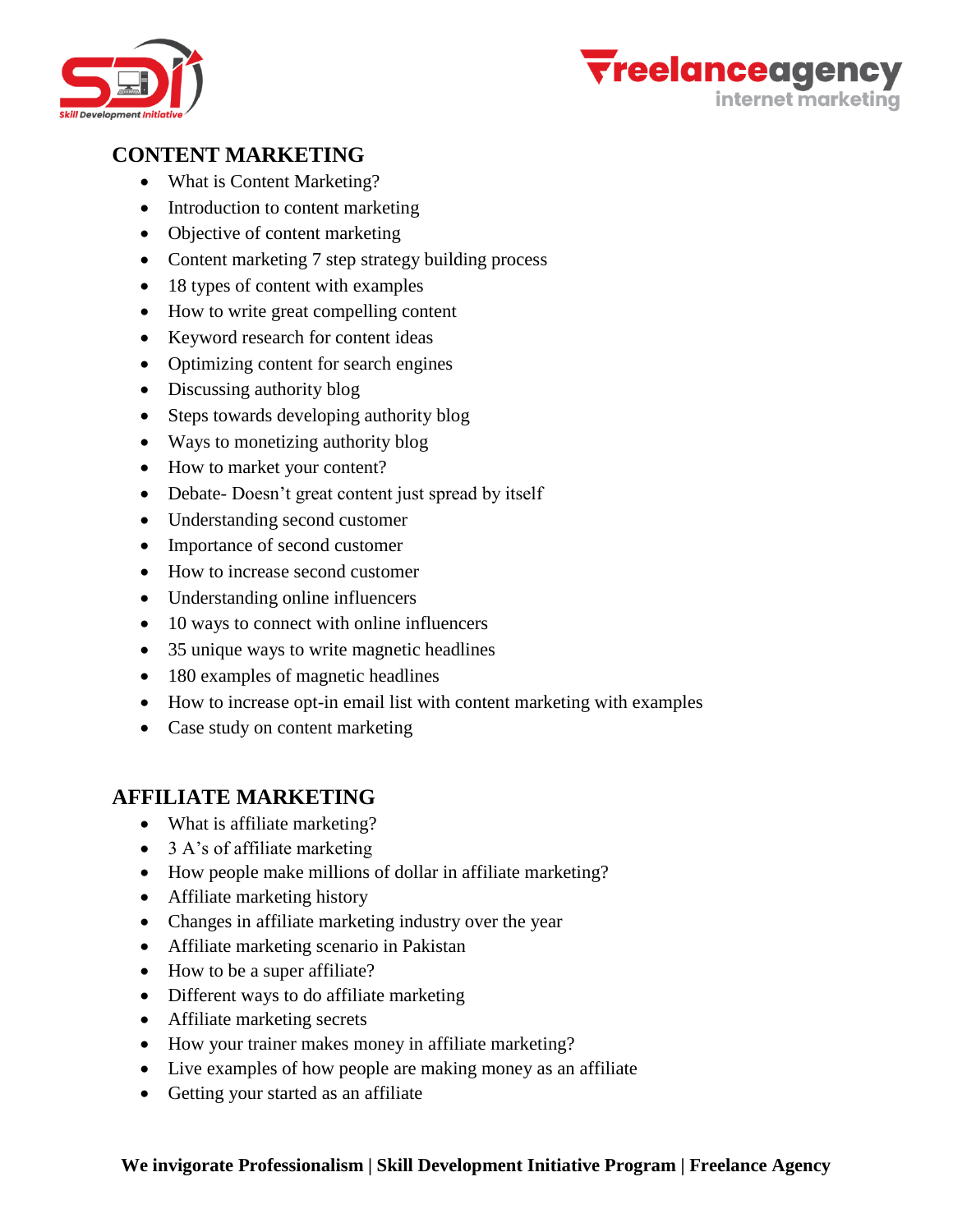



- Getting you approved as an affiliate from Pakistan's top affiliate agencies
- Some of the top affiliate network in the world
- How to get approved as an affiliate by world's top affiliate company commission
- Trainers shares his secrets of affiliate marketing
- Story telling- trainer shows his live example of how he is making money these
- days as an affiliate

# **BLOGGING & FREELANCING TO MAKE MONEY**

- What is AdSense?
- How to get approved for AdSense?
- Cool trick to get AdSense approval by Google
- Using your AdSense account interface
- Placing ads on your blog
- Creating blogs with our FREE theme
- Then we will share 1 secret method through which you will make money with AdSense

#### **Freelancing & Project Management**

Students will:

- 1. Learn about freelancing job concepts
- 2. Learn about freelancing Platform
- 3. Learn account creations Online Shop formations
- 4. Create marketing kit All social sharing posts
- 5. Understand and Practice the creation of personal project & Its branding
- 6. Lean to communicate and the art of sale generation
- 7. Understanding of customer's need and project scope defining
- 8. Do payment gateway finalization
- 9. Write Proposals and submission
- 10. Optimize business on Search Engines
- 11. Learn CV creation
- 12. Learn about job hunting